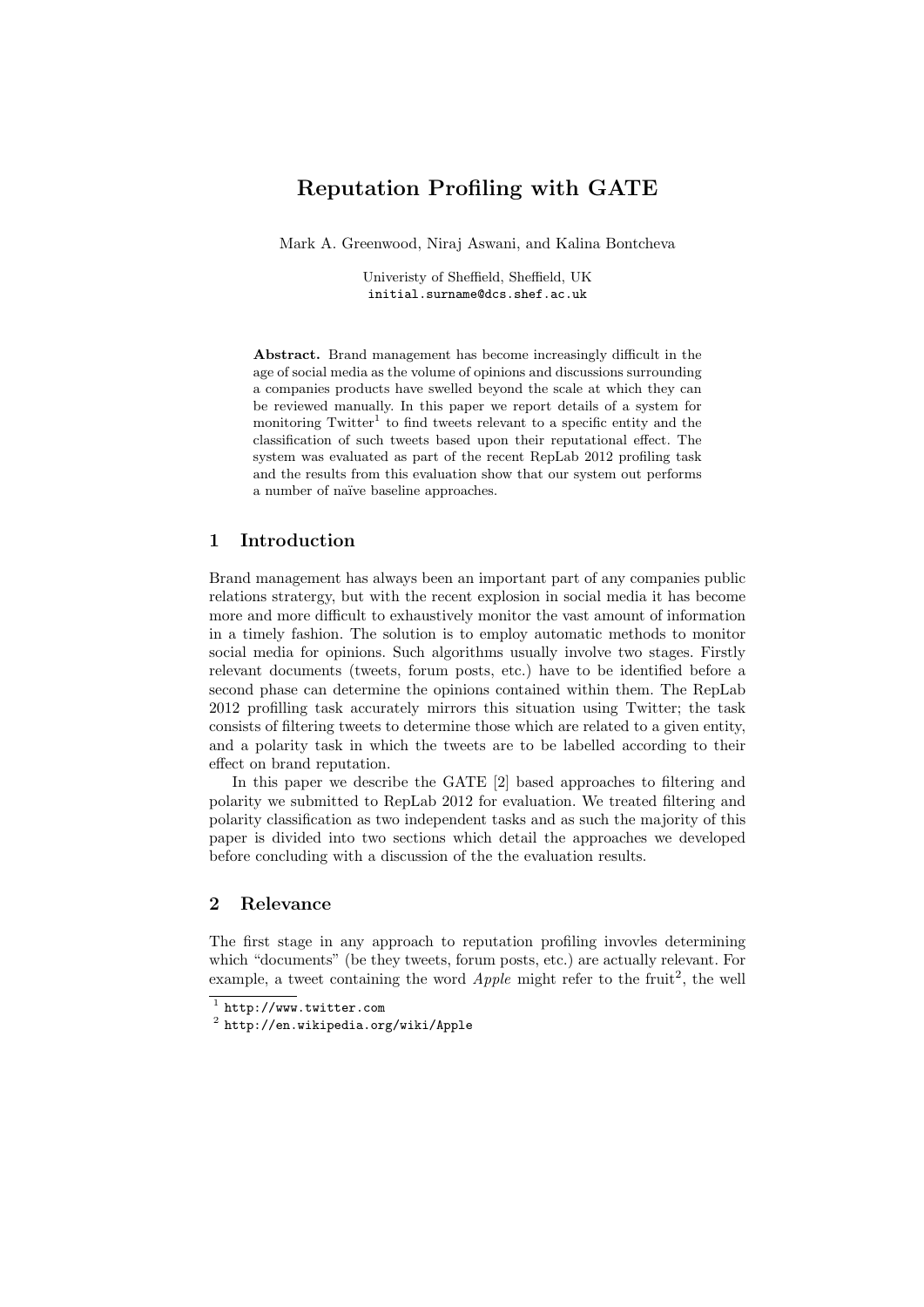known manufacturer of computers<sup>3</sup>, or the Beatles record company<sup>4</sup> among a whole host of possibilities<sup>5</sup>.

Our approach to determining relevance is based upon our recent research into disambiguation [3]. In this work we have been interested in determining which of a given set of DBpedia entries which share a common lexalization is actually being referred to. Similar to state-of-the-art methods, our algorithm uses the textual context, in which the particular candidate entity appears, in order to calculate a number of similarity metrics. In the current case this textual content includes the tweet itself, the expanded form of any hashtags<sup>6</sup> and any pages the tweet explicitly links to. Then an overall score is produced for each candidate URI, based on a weighted sum of the following similarity metrics:

- $-$  *String similarity:* edit distance between the text string (such as *Paris*), and the lexicalisations of the entity URIs (e.g. Paris and Paris, Texas).
- Structural similarity: calculated based on the ontology and instance property values in the Linking Open Data<sup>7</sup> (LOD) resource.
- Contextual similarity: calculated based on the probability that two words have a similar meaning, based on random indexing [8].
- Commonness: number of mentions of a specific URI as anchor text in Wikipedia (based on the commonness metric for Wikipedia pages [5], also referred to as popularity [7]). This is the equivalent to assigning the most frequent sense in word sense disambiguation. However, unlike [7], for efficiency we do not use Google queries as additional evidence.

Tie-breaks, i.e. candidate URIs with the same overall score, are resolved based on which one has the highest commonness score. If nevertheless more than one candidate remains, the instance which is more specific according to the LOD ontology is preferred.

Unfortunately, because of the nature of tweets, it often isn't possible to distinguish a noun (the fruit) from a proper noun (either of the two companies) due to the lack of case information etc. Due to this we assume that any reference to the entity, using any case, might be relevant and then disambiguate. This has the unfortunate side effect of assigning a URI to every mention. Our approach needs to be improved to incorporate the null assignment to handle cases where it is clear that the mention is not related to any of the known options.

## 3 Polarity

We treated the polarity task as a standard text classification problem and classified every tweet regardless of whether or not we deemed the tweet to be relevant<sup>8</sup>.

 $^3$  http://en.wikipedia.org/wiki/Apple\_Inc.

<sup>4</sup> http://en.wikipedia.org/wiki/Apple\_Corps

 $^5$  http://en.wikipedia.org/wiki/Apple\_(disambiguation)

<sup>6</sup> Hashtags were expanded via http://tagdef.com/

<sup>7</sup> http://linkeddata.org/

<sup>8</sup> This also makes sense given that in RepLab 2012 the two tasks are evaluated separately as well as in combination.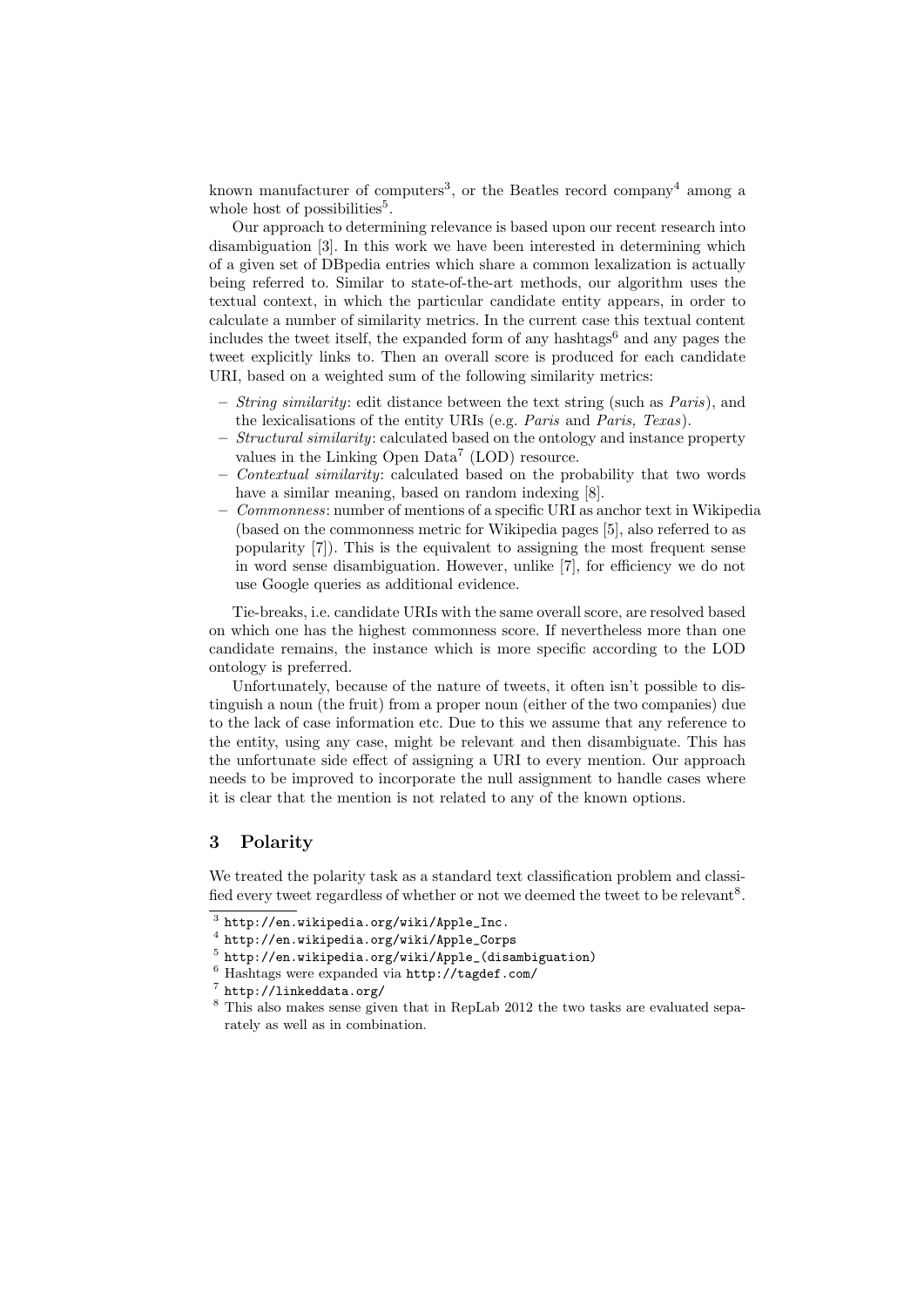We experimented with two different classification approaches; k-Nearest Neighbours and Na¨ıve Bayes. Both approaches utilised the same GATE pipeline for pre-processing of the tweets. The rest of this section is split into three parts. Firstly we outline the pre-processing pipeline and then we detail the two classifiers we built for this task.

### 3.1 Pre-Processing

Both approaches to polarity classification are based (primarily) upon simple tokenization of the individual tweets. We have implemented a simple GATE pipeline which performs tokenization, taking in to account a number of token types specific to the way in which tweets are often written. This pipeline consists of the following processing resources (PR):

- Document Reset: a standard GATE PR which simply deletes existing annotations, allowing an application to be run multiple times for development purposes.
- Tokenizer: the standard GATE UNICODE tokenizer.
- Sentence Splitter: As each document contains a single tweet, which we assume to be a single sentence, simply creates a single annotation spanning the entire tweet. When processing the training data features are created on each annotation recording the polarity and language of the tweet.
- Hashtag Processor: a simple JAPE grammar which recognises hashtags, ensuring that a single hashtag is represented as a single token and a HashTag annotation.
- Emoticon Processor: a combination of a gazetteer and a JAPE grammar which recognises emoticons, normalises them (see below) and ensures that they are represented as a single token and an Emoticon annotation.
- Part-of-Speech Tagger: a standard GATE PR which assigns part-ofspeech (POS) tags to token annotations.

The only non-standard GATE component in this pipeline is the emoticon processor. The motivation behind this component is that with limited training data it is vital that we reduce, or eliminate, variation in expression of emoticons which may well be pivitol in conveying polarity. This normalization was performed by building a gazetteer of known emoticons<sup>9</sup>. Each entry in the gazetteer was paired with a normalized form of the emoticon. For example  $:-$ ),  $:$ ), and  $:$  are all normalised to :). The JAPE grammar then ensures a single token annotation spans the emoticon using the normalised form rather than the underlying characters.

The result of running this pre-processing pipeline is a document annotated with a sequence of tokens which can be used by a machine learning algorithm to learn a polarity classifier. The same pipeline is also used to pre-process the unseen tweets before the classifiers are applied.

 $^{9}$  http://en.wikipedia.org/wiki/List\_of\_emoticons was used as a starting point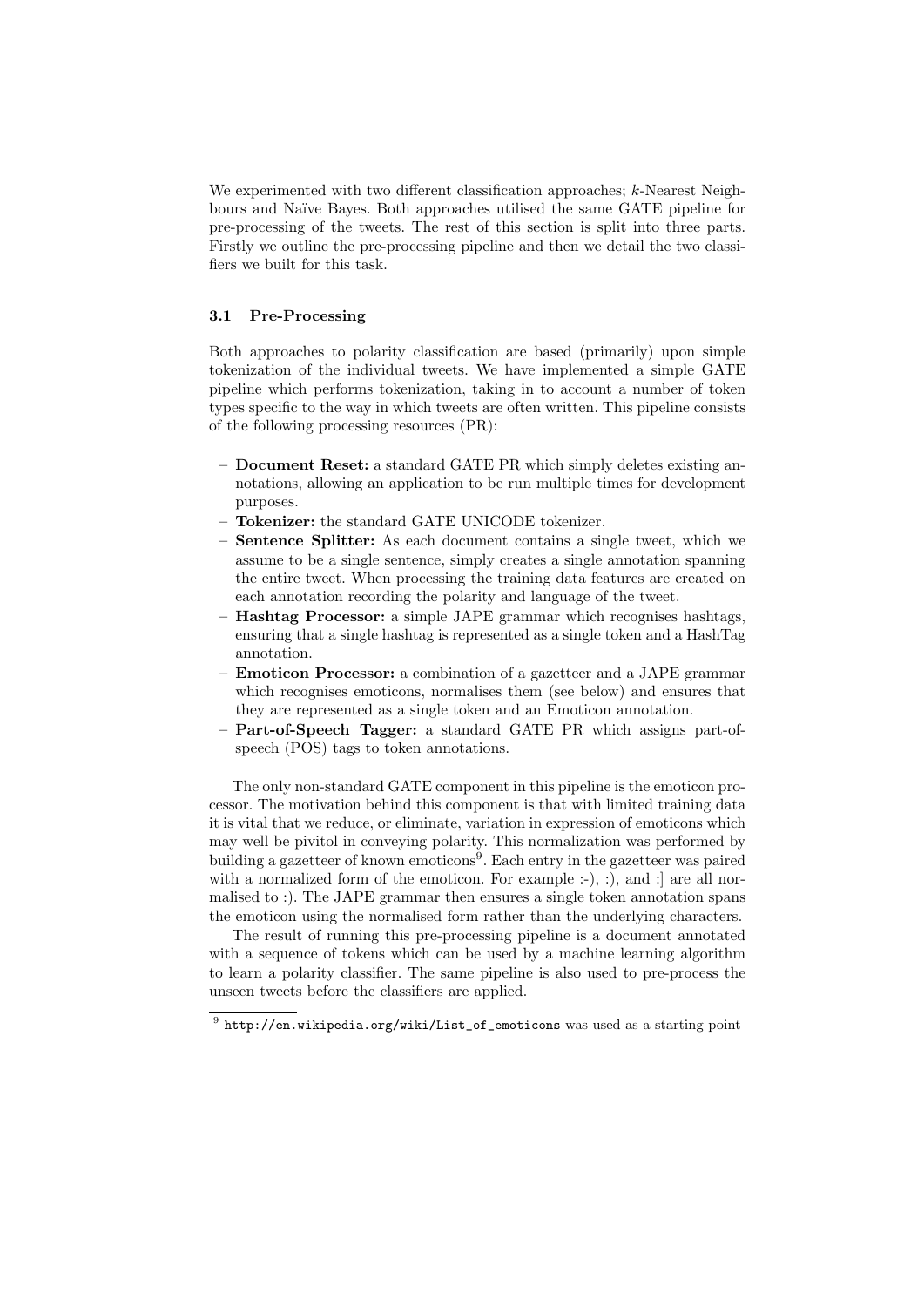#### 3.2 k-Nearest Neighbours Classification

The standard GATE distribution provides a number of machine learning tools which can be used to perform text classification<sup>10</sup>. For these experiments into polarity classification we used the Batch Learning PR configured to perform k-Nearest Neighbours (k-NN) classification using an implementation from Weka[4]. Whilst space constraints preclude full details of the implementation (which can be found in [2]) the algorithm is configured to use the following features for learning: POS tags both 1-gram and 2-gram, emoticons, hashtags and the language of the tweet. Whilst it may seem strange that the words themselves (or at least their root forms) were not used to train the classifier, experimentation showed that including them led to a drop in performance of up to 5%. The reason behind this rather odd result is as yet unclear but may be related to both the small amount of training data (and hence only a small number of words occuring frequently) and the mixture of both English and Spanish text.

### 3.3 Na¨ıve Bayes Classification

Whilst the machine leanring PRs provided with GATE are easy to use and highly configurable we decided to implement a second polarity classifier to allow for more fine grained control over the entire process. We chose to build a Naïve Bayes classifier following the example in [6]. This approach essentially reduces down to using uni-grams to classify text as the algorithm assumes that the probability of a word occuring is independent of it's position within the document.

Our specific implementation used lowercased versions of tokens as well as emoticons and hashtags as the input to the learning algorithm. In an attempt to improve classification due to the small amount of text present in the training tweets we also made use of the supporting documents (i.e. pages linked to from tweets). Rather than blindly including these pages in to the training set, the algorithm was tweaked to include the word counts but to ignore the document lengths. This simple change to the Naïve Bayes algorith was made in an attempt to not skew the distributions, especially given that we classified each tweet in the test set using the tweet alone, and these are of a common length (i.e. usually short and never more than 140 characters).

## 4 Results and Discussion

We submitted two runs for the profiling task; each run paired one of the polarity approaches with our disambiguation based approach to relevance filtering; GATE<sub>1</sub> used the  $k$ -NN classifier for polarity classification while GATE<sub>-2</sub> used the Naïve Bayes classifier. Unfortunately due to an error in the script used to combine the approaches for GATE<sub>1</sub> all tweets were classified as positive with respect to polarity. Whilst we list the results for this run below, we also detail a third submission, GATE<sub>-3</sub>, which we have evaluated (using the supplied gold standard)

 $10$  see http://gate.ac.uk/userguide/chap:ml for details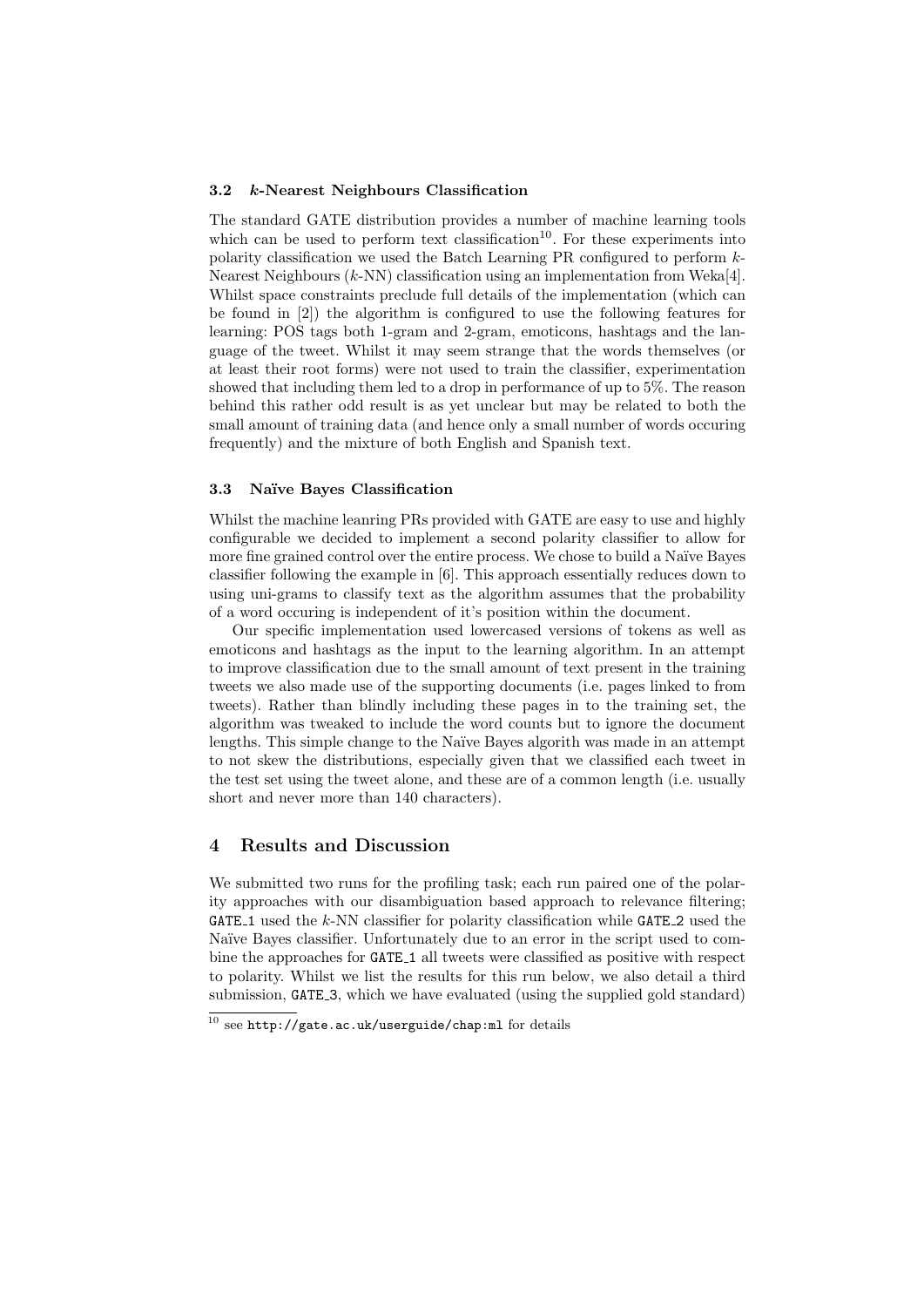|                                             | Accuracy                 | $\cdot$ R $\cdot$ | $S_{-}$   | F(R,S) |  |  |
|---------------------------------------------|--------------------------|-------------------|-----------|--------|--|--|
| <b>GATE</b>                                 | 0.52                     |                   | 0.12 0.13 | 0.09   |  |  |
| all relevant                                | 0.71                     |                   |           |        |  |  |
| <b>Table 1.</b> Relevance Filtering Results |                          |                   |           |        |  |  |
|                                             |                          |                   |           |        |  |  |
|                                             |                          |                   |           |        |  |  |
|                                             | Accuracy  R   S   F(R,S) |                   |           |        |  |  |
| GATE <sub>-1</sub>                          | 0.44                     |                   |           |        |  |  |
| $\alpha$ at the $\alpha$                    | റാ                       |                   |           |        |  |  |

| GATE <sub>-1</sub>                              | 0.44 |              |              |      |  |  |
|-------------------------------------------------|------|--------------|--------------|------|--|--|
| GATE <sub>-2</sub>                              | 0.33 |              | 0.27 0.28    | 0.26 |  |  |
| GATE <sub>3</sub>                               | 0.41 | 0.25 0.21    |              | 0.22 |  |  |
| All positive                                    | 0.44 |              | $\theta$     |      |  |  |
| All neutral                                     | 0.33 | $\mathbf{0}$ | 0            |      |  |  |
| All negative                                    | 0.23 | $\mathbf{I}$ | $\mathbf{0}$ |      |  |  |
| <b>Table 2.</b> Polarity Classification Results |      |              |              |      |  |  |

independently. For comparison we have also included the baseline results. For full details of other submissions and the evaluation metrics used see the RepLab 2012 overview paper [1].

### 4.1 Relevance Filtering

As we submitted the same relevance judgements for each of our runs Table 1 shows just a single GATE run instead of duplicating the values. Note that the all relevant baseline has an accuracy of 0.71 which shows the large bias within the evaluation set towards relevant tweets. A similar bias can also be found within the training data which results in only a small amount of non-relevant examples. This bias may be a general occurance or may be due to the specific entities chosen for this evaluation, i.e. many of the entities do not actually require disambiguation.

### 4.2 Polarity Classification

Table 2 shows the results of our two attempts at polarity classification. Note that as previously mentioned we also report the results of the GATE 3 run, which while not an officially evaluated run, shows how our GATE<sub>1</sub> run should have performed.

We believe that relatively low performance of our classifiers is due to two things: the small amount of training data used and the difference in language use when expressing opinions across entities of different types. This second problem is probably more relevant than the lack of training data. During development we tested the algorithms using  $k$ -fold cross validation in two ways. In both cases we used six folds. One approach used the training data from one entity as a fold, and in the other data from all six entities were randomly split equally between the six folds. The average accuracy of the two approaches showed a difference of around 25%, with better performance being achieved when the folds were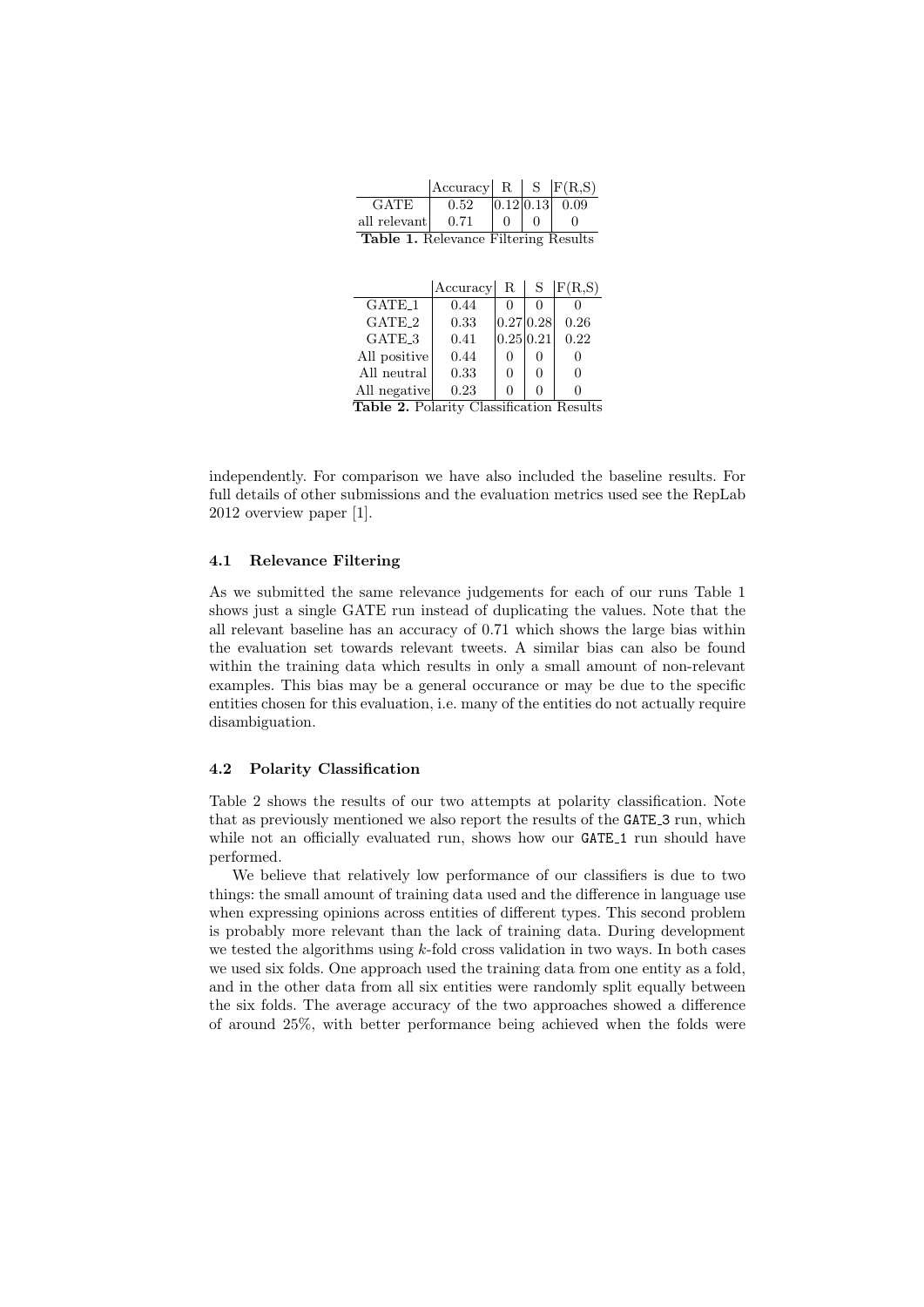|                                      | Accuracy |  |  |  |
|--------------------------------------|----------|--|--|--|
| $GATE-1$                             | 0.35     |  |  |  |
| GATE <sub>-2</sub>                   | 0.33     |  |  |  |
| GATE 3                               | 0.34     |  |  |  |
| all relevant and positive            | 0.27     |  |  |  |
| all relevant and neutral             | 0.26     |  |  |  |
| all relevant and negative            | 0.18     |  |  |  |
| Table 3. Combined Profilling Results |          |  |  |  |

generated randomly. We belive that this is due to the fact that none of the six entities in the training data overlap in the products or services they provide and as such the language used to talk about them differs greatly. The six entities were:

- Alcatel: a provider of backend communications equipment, usually sold to governments or telecommunication companies rather than end-users
- Apple: a seller of consumer electronic goods including computers, phones and MP3 players
- Armani: a high-end fashion label
- Barclays: a British multinational banking and financial services company
- Lufthansa: the largest airline in Europe
- Marriott: a large chain of hotels and leisure resorts

As you can imagine complaining about a late flight (Lufthansa) would use very different language to complaints about short battery life in a consumer electronics product (Apple). This suggests that when building a classifier the training data should contain tweets about a variety of different entities.

## 4.3 Combined Profiling Performance

The results of combining our approaches to relevance filtering and polarity classification can be seen in Table 3. The combined evaluation was carried out by assuming a four class classification: not relevant, relevant and positive, relevant and neutral, and relevant and negative. As you can see from the results tables our combined approach to profilling out performed any of the three baseline systems included for comparison. While a system with accuracy of 0.35 (our best result obtained by the GATE<sub>1</sub> run) can not be considered a strong performer we feel that it provides an ideal basis for our ongoing work in this area. As noted above we have already highlighted a number of areas where the approach could be improved and work is already going on to move the algorithms forward.